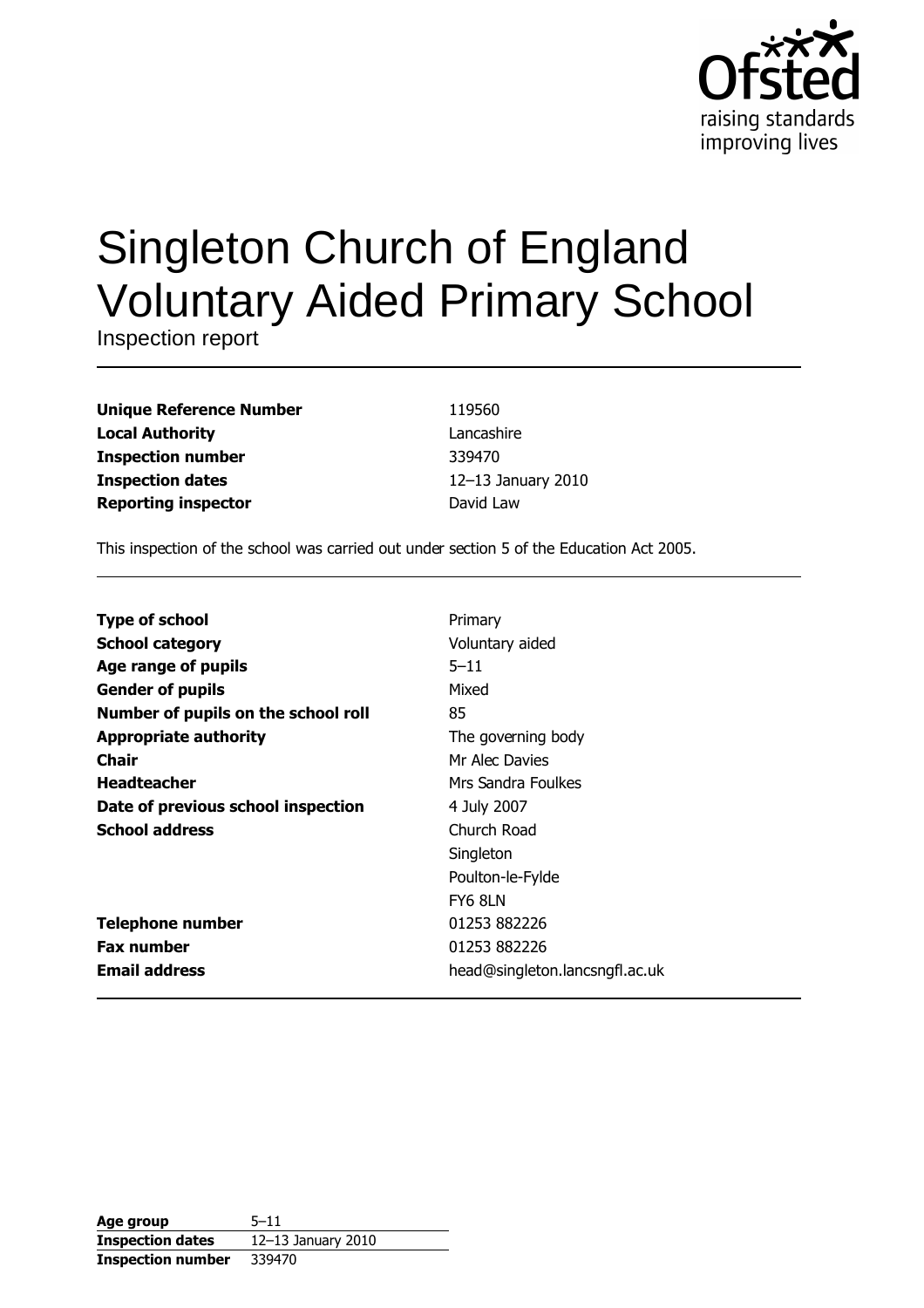The Office for Standards in Education, Children's Services and Skills (Ofsted) regulates and inspects to achieve excellence in the care of children and young people, and in education and skills for learners of all ages. It regulates and inspects childcare and children's social care, and inspects the Children and Family Court Advisory Support Service (Cafcass), schools, colleges, initial teacher training, work-based learning and skills training, adult and community learning, and education and training in prisons and other secure establishments. It rates council children's services, and inspects services for looked after children, safequarding and child protection.

Further copies of this report are obtainable from the school. Under the Education Act 2005, the school must provide a copy of this report free of charge to certain categories of people. A charge not exceeding the full cost of reproduction may be made for any other copies supplied.

If you would like a copy of this document in a different format, such as large print or Braille, please telephone 08456 404045, or email enquiries@ofsted.gov.uk.

You may copy all or parts of this document for non-commercial educational purposes, as long as you give details of the source and date of publication and do not alter the documentation in any way.

Royal Exchange Buildings St Ann's Square Manchester M2 7LA T: 08456 404045 Textphone: 0161 618 8524 E: enquiries@ofsted.gov.uk W: www.ofsted.gov.uk © Crown copyright 2010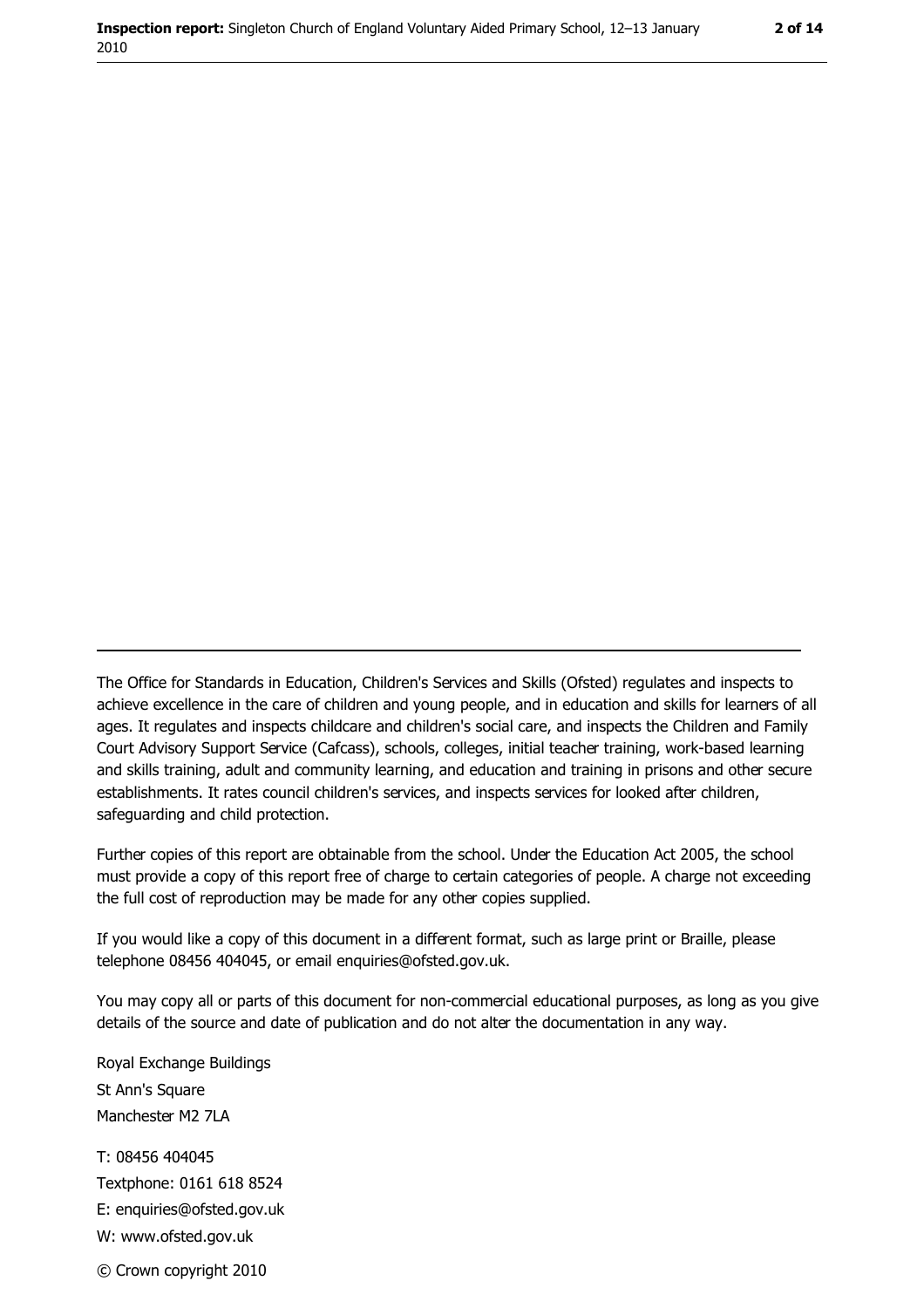# **Introduction**

This inspection was carried out by two additional inspectors. The inspectors spent 70% proportion of time looking at learning, visited 7 lessons, saw a number of teachers, and held meetings with governors, staff and groups of pupils. They observed the school's work by spending time in class talking to pupils about their learning and looking at work in their books. They also looked at teachers' assessments of pupils' progress, the school improvement plan and evidence of the school's self-evaluation. Inspectors received 43 questionnaires from parents and carers, 39 from pupils and seven from staff.

- the progress pupils make in lessons and how well teaching helps them to learn  $\blacksquare$
- the quality of the curriculum in promoting achievement and enjoyment  $\blacksquare$
- how leadership and management enables the school to improve.  $\blacksquare$

# Information about the school

This is a smaller than average size school situated in a Lancashire village. A large majority of pupils travel into the village each day to come to school. The proportion of pupils known to be eligible for a free school meal is well below average. There are few pupils from minority ethnic groups. All pupils speak English as their first language. The number of pupils with special educational needs and/or disabilities is below average and there are none with a statement of special educational needs. Early Years Foundation Stage provision consists of a Reception class. Both teachers at Key Stage 2 are recent appointments. Provision is made for a breakfast club at the start of the day and for an after-school club but this was inspected separately and the report is available on the Ofsted website. The school has achieved a number of awards including the Healthy Schools award and Activemark.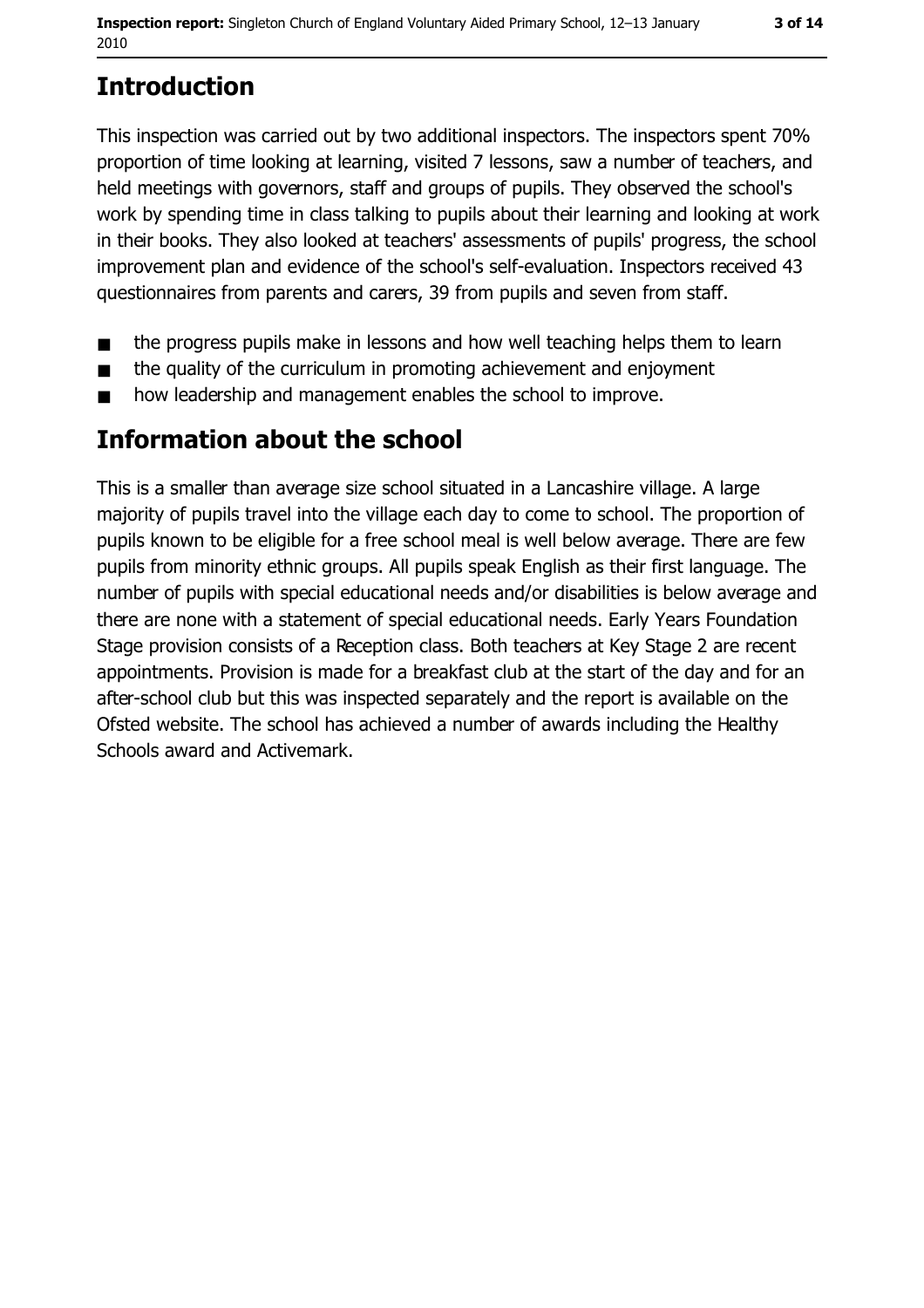# **Inspection judgements**

### Overall effectiveness: how good is the school?

### The school's capacity for sustained improvement

### **Main findings**

Singleton Church of England Primary School provides a satisfactory education for its pupils. They make satisfactory progress. The school has a number of good features and some are outstanding, including the provision in the Early Years Foundation Stage. Pupils are very proud of their school and it is a happy community to which they make an excellent contribution. Pupils' excellent behaviour and eagerness to take part in activities helps them to enjoy what they do. Pupils' spiritual, moral, social and cultural development is outstanding. They respect the needs of others and are exceptionally tolerant and helpful. Pupils feel entirely safe and know that adults listen carefully to them and care well for their needs. One said 'I love school because the teachers help me.' The school has forged effective partnerships with parents and carers. Many say they particularly value the family atmosphere. One summed it up by saying 'staff are approachable, caring and considerate.'

Children make an excellent start in the Reception class. They learn at a brisk rate because assessment is exemplary and stimulating activities are well matched to their individual needs. However, transition between the Reception class and Year 1 does not take enough advantage of the good practice in this key stage. Learning and progress in Years 1 to 6 are satisfactory and at the end of Year 6 attainment in national tests is average. In 2009, attainment at the end of Year 2 was above average and the school is now building on this improvement. Learning and progress in writing is also improving because the school has made this a particular focus, but mathematics, although satisfactory, is not as strong. A significant minority, particularly older pupils, are not secure in key number skills and this restricts their progress. The school recognises this is an area for improvement. Teaching is satisfactory with a number of good elements including the positive rapport between pupil and teacher. In some lessons, though, the pace is not brisk enough and the more-able pupils are not always challenged. Teaching assistants play a valuable role in supporting pupils' learning, particularly those with special educational needs and/or disabilities and as a result, these pupils make satisfactory progress.

The school has suitable plans for improvement with relevant priorities. These are based on satisfactory monitoring and evaluation of the success of initiatives. Senior leaders are keen to use the expertise of recently appointed teachers, but it is too soon to see the impact of this on achievement. Subject leaders rarely have the opportunity to observe learning in classrooms or to use the information gained to improve the quality of teaching. The school has a satisfactory capacity for improvement. This is seen in the positive attitudes of pupils, improved attainment at Key Stage 1 and the eagerness of new staff. The headteacher has played a key role in building a strongly motivated team

| 3 |  |
|---|--|
| 3 |  |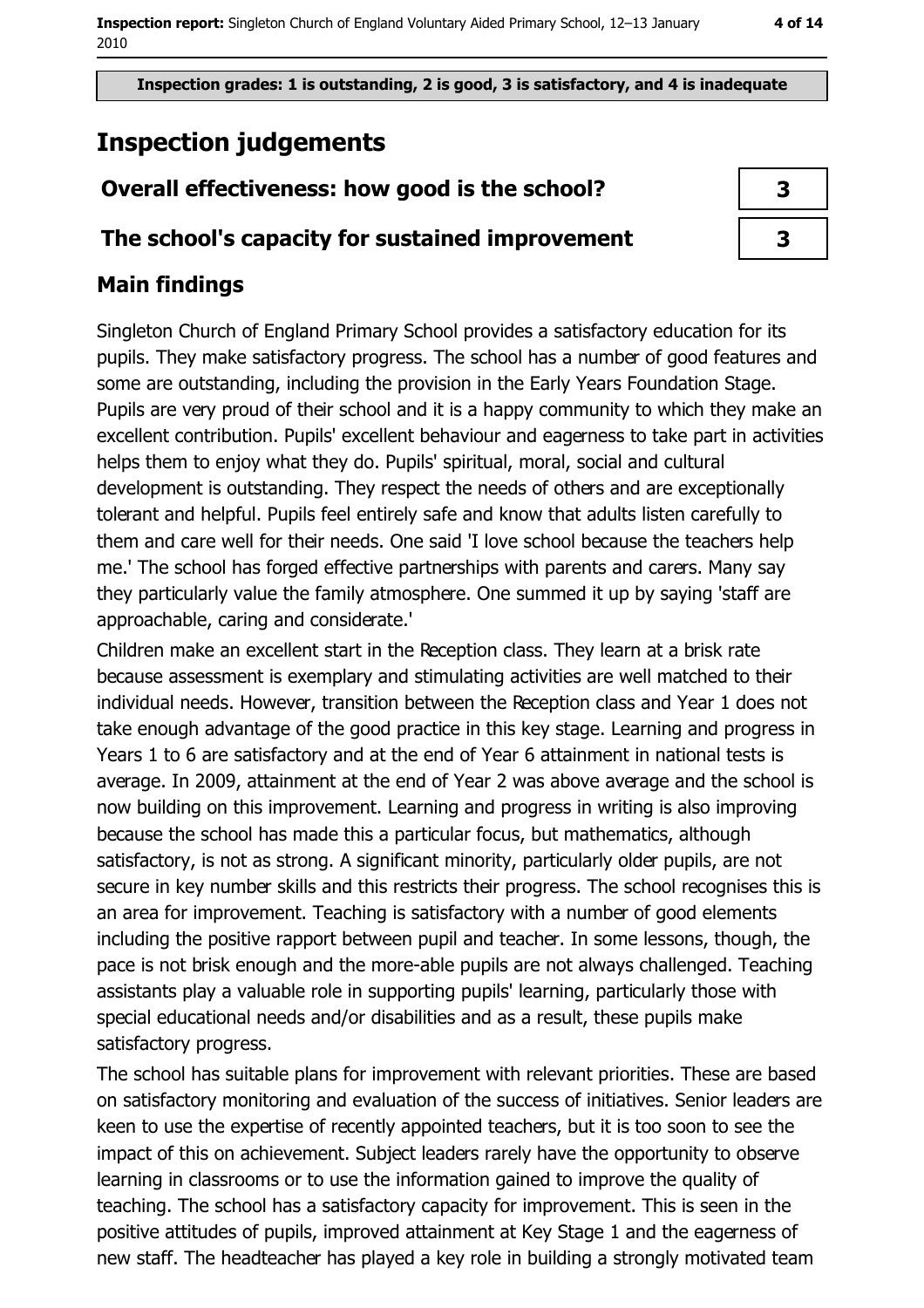who are keen to work together to raise achievement.

### What does the school need to do to improve further?

- Raise achievement in mathematics by challenging the more-able and developing the ability of all pupils to use key number skills to solve problems.
- Improve teaching so that it is consistently good or better by enabling subject  $\blacksquare$ leaders to monitor and evaluate practice and support colleagues.
- Improve transition between the Early Years Foundation Stage and Key Stage 1 by  $\blacksquare$ sharing the good practice and developing methods of working together.
- About 40% of the schools whose overall effectiveness is judged satisfactory may  $\blacksquare$ receive a monitoring visit by an Ofsted inspector before their next section 5 inspection.

# **Outcomes for individuals and groups of pupils**

3

Pupils show positive attitudes to learning in class, for example, concentrating and working co-operatively. Pupils currently at Key Stage 1, show satisfactory learning and progress in lessons. In 2009, Year 2 pupils reached above average levels in the national teacher assessments, having entered Year 1 with above expected levels of attainment. Prior to 2009, pupils reached average levels. Results at the end of Year 6 last vear, although average in English and science, were below average in mathematics. Currently, the achievement of pupils in Year 6 is satisfactory, taking account of their starting points. The school's good systems for tracking pupils' progress indicates that they are now making satisfactory progress overall. Many pupils in the school, however, have gaps in their mathematical knowledge. Teachers are beginning to provide learning that is overcoming these difficulties and in lessons pupils are gaining confidence in the subject, but more needs to be done. Pupils' writing and school assessments show they are making good progress in this key skill because they understand the purpose of the things they draft. Reading skills develop satisfactorily. The ability of pupils to use key skills, which would contribute to their future economic well-being, is satisfactory. Attendance is average. Pupils have a good understanding of how to stay safe and healthy - for example, in growing their own vegetables and using them in school lunches to promote healthy eating. Their contribution to the school and the wider community is outstanding. They are always eager to take the many opportunities provided. For example, they showed great enterprise and initiative in raising money for their adopted school in Africa and this has greatly benefited those children.

These are the grades for pupils' outcomes

The grades for attainment and attendance are: 1 is high; 2 is above average; 3 is broadly average; and 4 is low.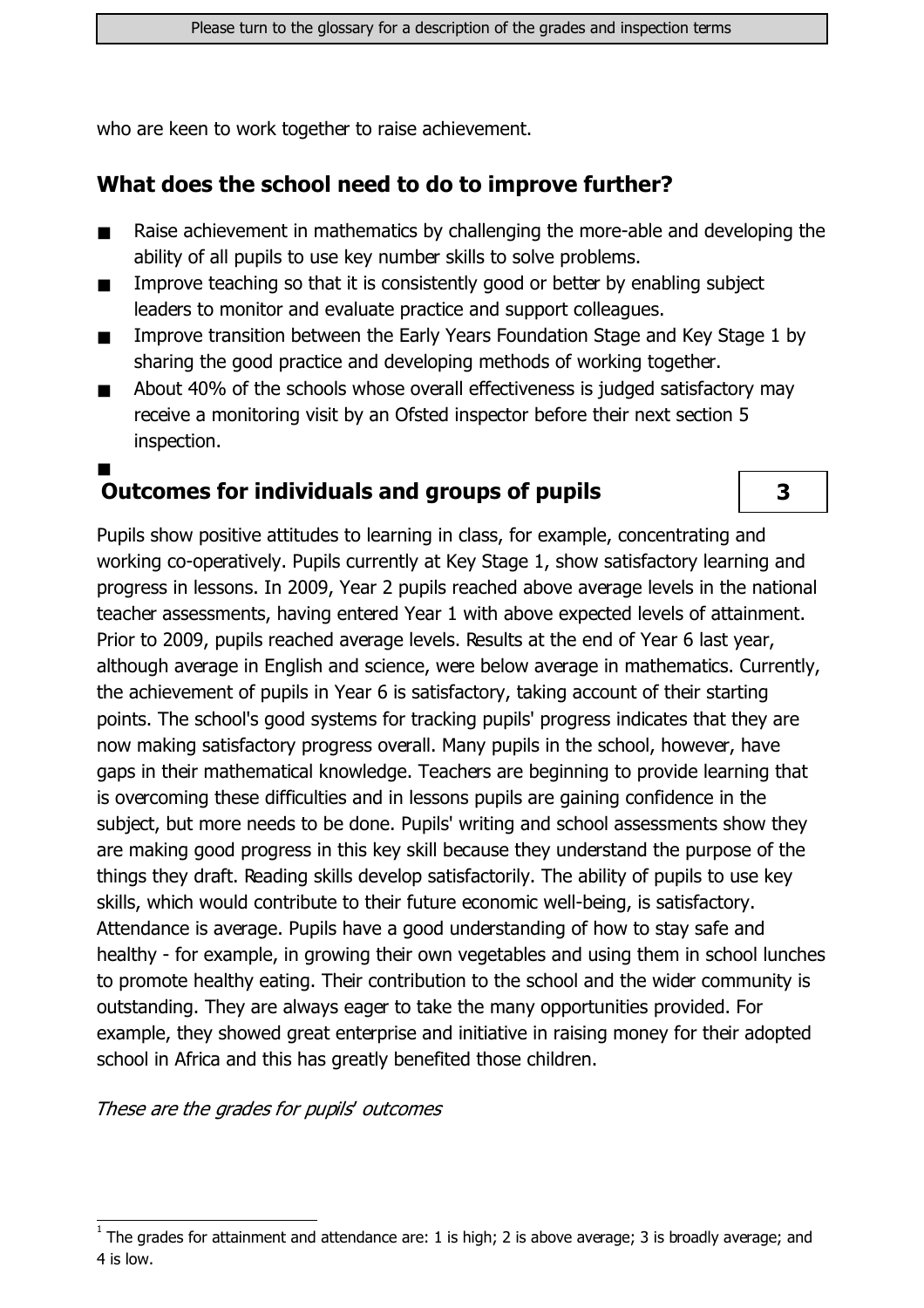#### Inspection grades: 1 is outstanding, 2 is good, 3 is satisfactory, and 4 is inadequate

| Pupils' achievement and the extent to which they enjoy their learning<br>Taking into account:                             | 3                       |
|---------------------------------------------------------------------------------------------------------------------------|-------------------------|
| Pupils' attainment <sup>1</sup>                                                                                           | 3                       |
| The quality of pupils' learning and their progress                                                                        | 3                       |
| The quality of learning for pupils with special educational needs and/or<br>disabilities and their progress               | 3                       |
| The extent to which pupils feel safe                                                                                      | $\overline{\mathbf{2}}$ |
| <b>Pupils' behaviour</b>                                                                                                  | 1                       |
| The extent to which pupils adopt healthy lifestyles                                                                       | $\mathbf{2}$            |
| The extent to which pupils contribute to the school and wider community                                                   | 1                       |
| The extent to which pupils develop workplace and other skills that will<br>contribute to their future economic well-being | 3                       |
| Taking into account:<br>Pupils' attendance <sup>1</sup>                                                                   | 3                       |
| The extent of pupils' spiritual, moral, social and cultural development                                                   | 1                       |

#### How effective is the provision?

The satisfactory teaching, which is good in a number of respects, generally helps pupils to make satisfactory progress in line with their capabilities, though on occasions more-able pupils do not progress quickly enough in mathematics. In the best lessons, there are clear intentions for learning, the pace is brisk and pupils' individual needs are met. In some lessons, work does not challenge pupils enough because it is not well matched to their needs.

The good curriculum is planned effectively to combine various subjects into topics and is enriched by a range of stimulating activities including numerous visits. Pupils are very enthusiastic about their topic work and thoroughly enjoy learning from first-hand experiences, such as looking through telescopes in a planetarium and visiting castles. They develop their research skills as they surf the internet to find out about exploration. A start has been made to use the excellent practice in the Reception Year to improve progress in Year 1, but sharing of methods and transition between the two year groups is at an early stage.

Care, guidance and support are good and the school puts a strong emphasis on promoting pupils' personal development, which results in good outcomes in this aspect. There are strong links with secondary schools and parents comment positively on how this helps their children to settle on transfer and make progress.

These are the grades for the quality of provision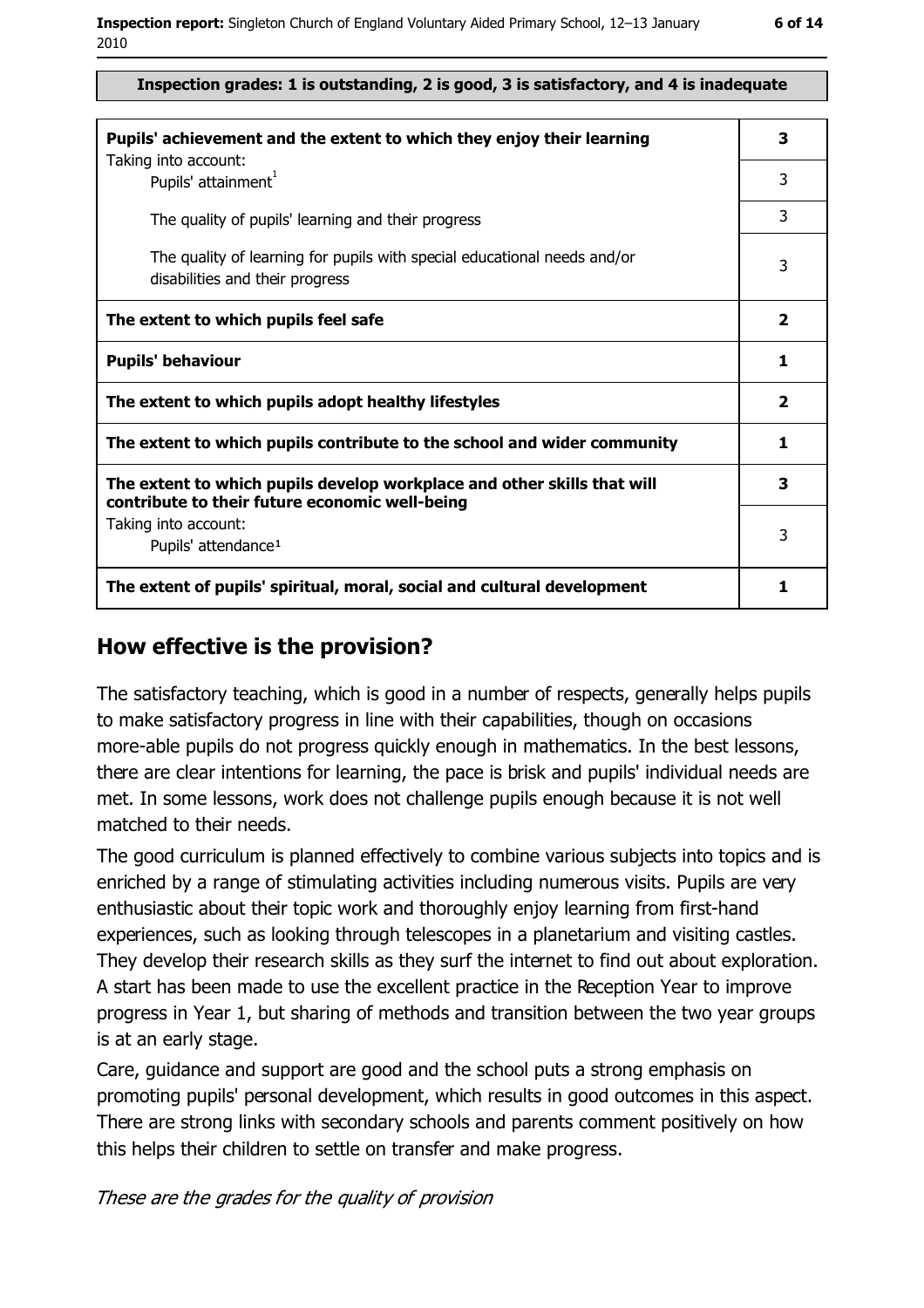| The quality of teaching                                                                                    | 3 |
|------------------------------------------------------------------------------------------------------------|---|
| Taking into account:<br>The use of assessment to support learning                                          |   |
| The extent to which the curriculum meets pupils' needs, including, where<br>relevant, through partnerships |   |
| The effectiveness of care, guidance and support                                                            |   |

#### How effective are leadership and management?

The headteacher and senior teacher work well together and are motivated to seek continuous improvement. Satisfactory strategies are in place to manage the performance of staff and to plan, monitor and evaluate improvement. For example, there are assessments of pupils' work to identify the standards reached and what can be improved. However, subject leaders have not observed lessons to evaluate the impact of strategies to effect improvement. Information from monitoring is not systematically collated to inform plans and decisions. Governors know the school well and are supportive of staff whilst being resolved to tackle any weaknesses. Good safeguarding procedures ensure pupils are safe and secure. Strong links with a range of partners enhance pupils' learning; for example, visits to local secondary schools to take part in sports. Systems to tackle discrimination ensure there is equal opportunity for everyone to learn. The school makes a good contribution to community cohesion and is the focus of many village activities. There are firm links with the church which is visited regularly. Pupils relate exceptionally well to each other and to their immediate community and there is also effective contact with places further afield that are different. For example, pupils receive letters from children in a multi-ethnic school in Greater Manchester and there are well established links with children in Africa. Engagement with parents and carers is good. One said, 'We are impressed by the facilities and the welcoming atmosphere.'

| The effectiveness of leadership and management in embedding ambition and<br>driving improvement                                                                     | 3 |
|---------------------------------------------------------------------------------------------------------------------------------------------------------------------|---|
| Taking into account:<br>The leadership and management of teaching and learning                                                                                      | 3 |
| The effectiveness of the governing body in challenging and supporting the<br>school so that weaknesses are tackled decisively and statutory responsibilities<br>met | 3 |
| The effectiveness of the school's engagement with parents and carers                                                                                                | 2 |
| The effectiveness of partnerships in promoting learning and well-being                                                                                              | 2 |
| The effectiveness with which the school promotes equality of opportunity and<br>tackles discrimination                                                              | З |

These are the grades for leadership and management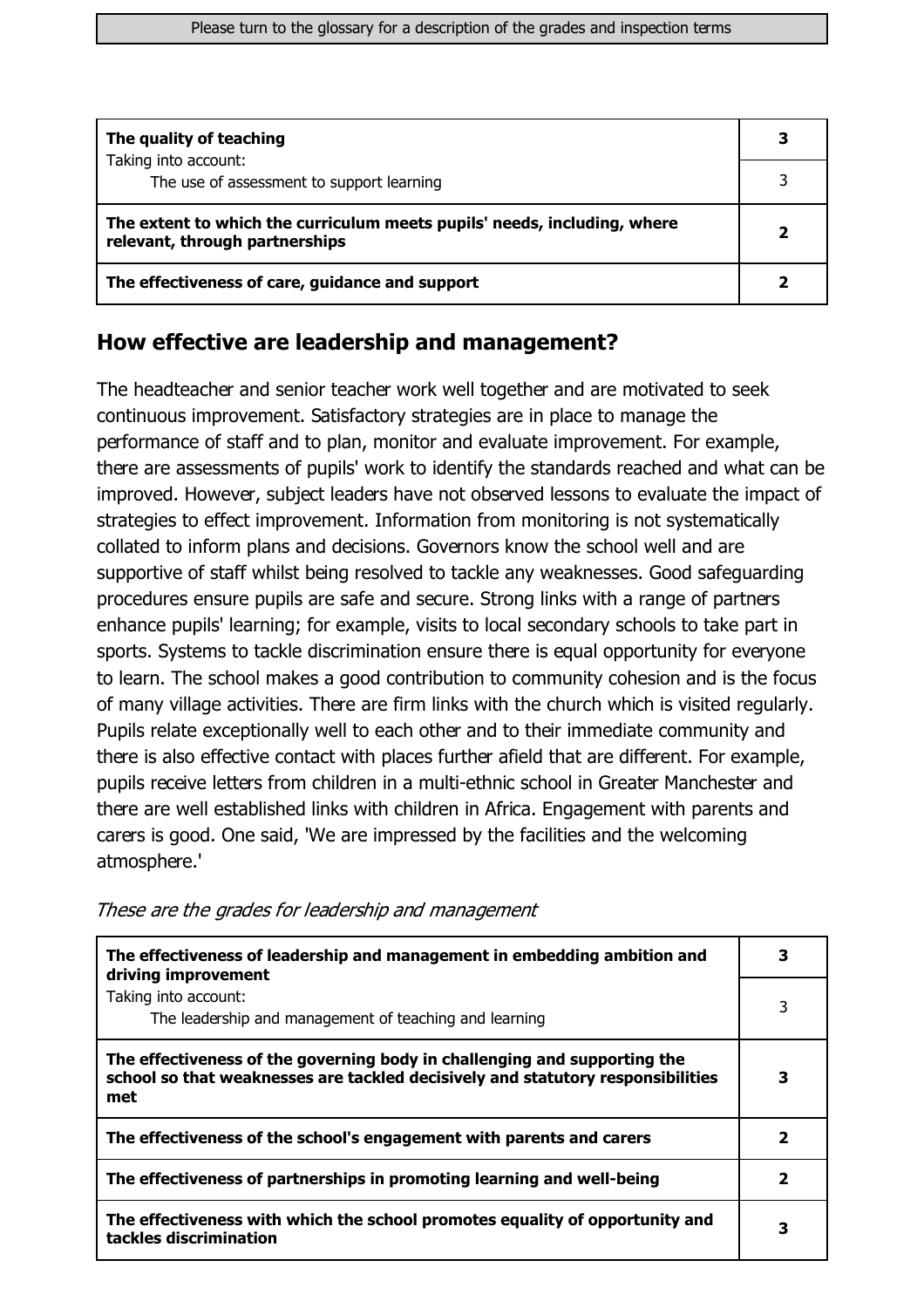| Inspection grades: 1 is outstanding, 2 is good, 3 is satisfactory, and 4 is inadequate  |              |
|-----------------------------------------------------------------------------------------|--------------|
| The effectiveness of safeguarding procedures                                            |              |
| The effectiveness with which the school promotes community cohesion                     | $\mathbf{2}$ |
| The effectiveness with which the school deploys resources to achieve<br>value for money | 3            |

#### **Early Years Foundation Stage**

The Early Years Foundation Stage is outstanding. Children enter Reception with skills in line with expectations for their age. They make excellent progress and enter Year 1 with above average attainment in all areas of learning. This effectiveness is based on exemplary provision with strong teamwork and an excellent understanding of how young children learn. Thorough assessment enables learning to be planned so it fully meets the personal needs of each child. There is a buzz in the classroom and children are enthusiastic learners. They work and play exceptionally well together and feel entirely safe and secure. Personal and emotional development is outstanding. Children take responsibility, co-operate and grow rapidly in independence. Adults are very skilful in extending children's language through stimulating activities. For example, children were dissecting a variety of fruit and were amazed to discover seeds and feel the texture of the skins. Throughout this, the teaching assistant extended children's language and thinking. There is outstanding leadership and management. Expectations are high and the environment for learning exceptionally well organised to meet children's needs. Professional development is very effective. The teacher is a lead practitioner for the local authority and uses this experience to enhance provision at the school.

| <b>Overall effectiveness of the Early Years Foundation Stage</b>                             |  |
|----------------------------------------------------------------------------------------------|--|
| Taking into account:<br>Outcomes for children in the Early Years Foundation Stage            |  |
| The quality of provision in the Early Years Foundation Stage                                 |  |
| The effectiveness of leadership and management of the Early Years<br><b>Foundation Stage</b> |  |

These are the grades for the Early Years Foundation Stage

#### **Views of parents and carers**

Parents and carers are very supportive of the school. The vast majority feel their children enjoy school and are safe when they are there. Many comment that they find the school to be a friendly place and welcome the opportunity to get involved; for example, the open days to learn about the topics their children are being taught. Some said how they felt staff go out of their way in supporting children's personal development. They appreciate the many musical and sporting activities provided.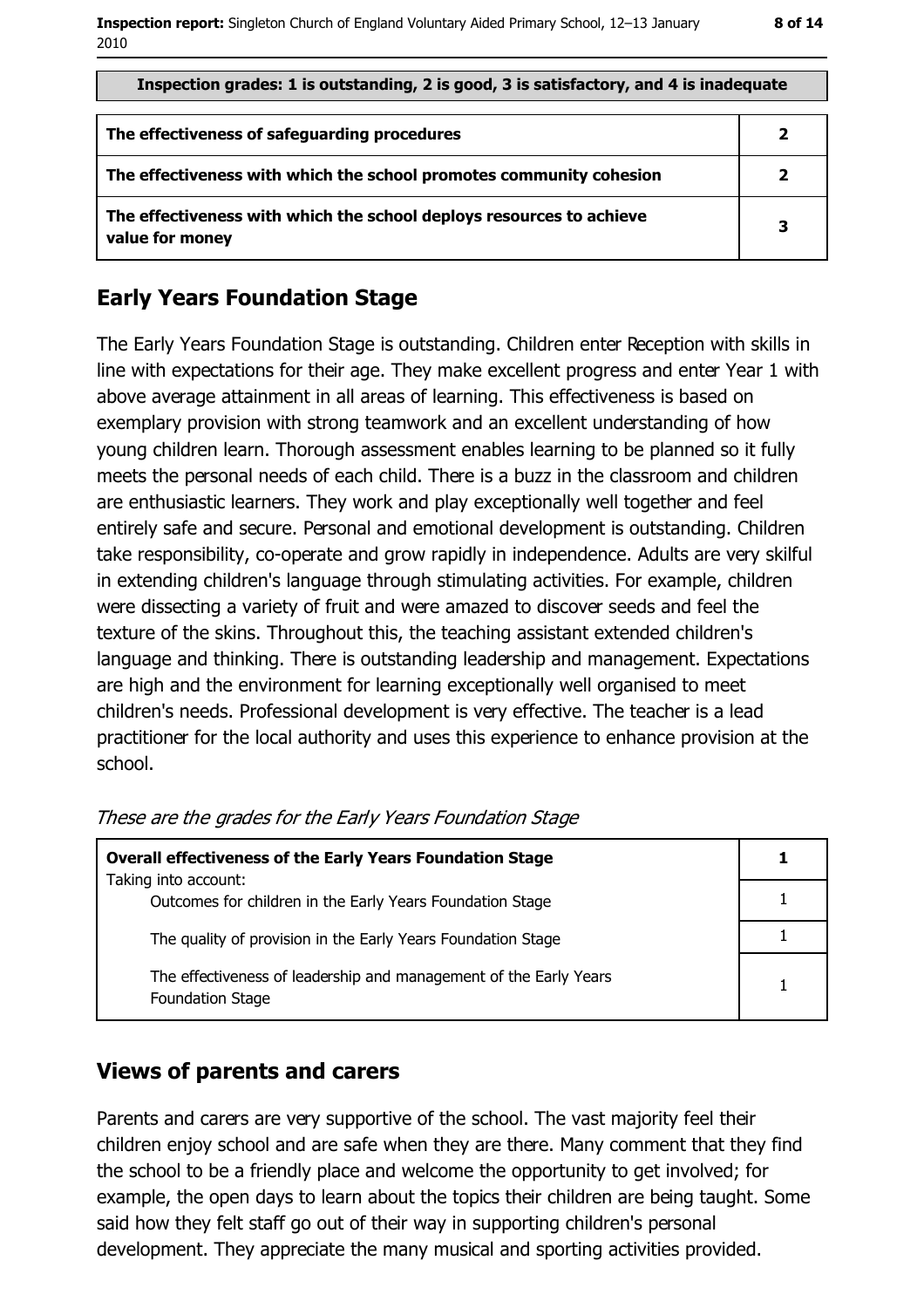Inspectors agree with these views. A small minority said they wanted more information about their child's progress, for example, through the annual reports and a similar percentage was not happy with their child's progress. The school has plans to develop the reporting system.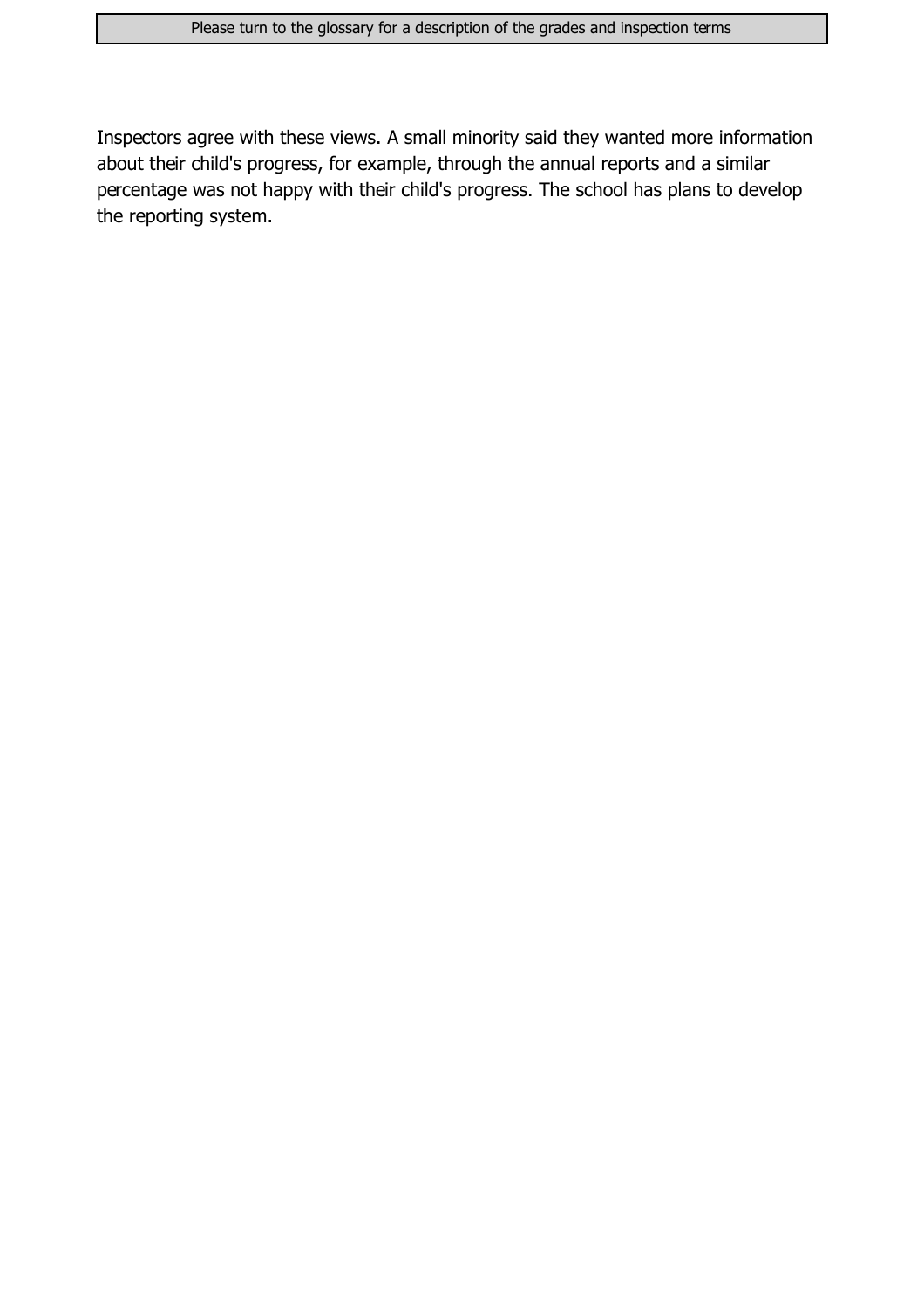#### Responses from parents and carers to Ofsted's questionnaire

Ofsted invited all the registered parents and carers of pupils registered at Singleton Church of England Voluntary Aided Primary School to complete a questionnaire about their views of the school.

In the questionnaire, parents and carers were asked to record how strongly they agreed with 13 statements about the school.

The inspection team received 40 completed questionnaires by the end of the on-site inspection. In total, there are 85 pupils registered at the school.

| <b>Statements</b>                                                                                                                                                                                                                                       | <b>Strongly</b><br><b>Agree</b> |               | <b>Agree</b> |               | <b>Disagree</b> |               |              | <b>Strongly</b><br>disagree |
|---------------------------------------------------------------------------------------------------------------------------------------------------------------------------------------------------------------------------------------------------------|---------------------------------|---------------|--------------|---------------|-----------------|---------------|--------------|-----------------------------|
|                                                                                                                                                                                                                                                         | <b>Total</b>                    | $\frac{0}{0}$ | <b>Total</b> | $\frac{0}{0}$ | <b>Total</b>    | $\frac{0}{0}$ | <b>Total</b> | $\frac{0}{0}$               |
| My child enjoys school                                                                                                                                                                                                                                  | 30                              | 75            | 8            | 20            | $\overline{2}$  | 5             | $\mathbf{0}$ | 0                           |
| The school keeps my child<br>safe                                                                                                                                                                                                                       | 27                              | 68            | 12           | 30            | $\mathbf{1}$    | 3             | 0            | 0                           |
| The school informs me<br>about my child's progress                                                                                                                                                                                                      | 20                              | 50            | 12           | 30            | 7               | 18            | 0            | 0                           |
| My child is making enough<br>progress at this school                                                                                                                                                                                                    | 20                              | 50            | 14           | 35            | 6               | 15            | $\mathbf 0$  | $\boldsymbol{0}$            |
| The teaching is good at this<br>school                                                                                                                                                                                                                  | 23                              | 58            | 10           | 25            | $\overline{7}$  | 18            | 0            | 0                           |
| The school helps me to<br>support my child's learning                                                                                                                                                                                                   | 21                              | 53            | 13           | 33            | 5               | 13            | $\mathbf 0$  | 0                           |
| The school helps my child to<br>have a healthy lifestyle                                                                                                                                                                                                | 24                              | 60            | 16           | 40            | $\mathbf 0$     | 0             | 0            | $\mathbf 0$                 |
| The school makes sure that<br>my child is well prepared for<br>the future (for example<br>changing year group,<br>changing school, and for<br>children who are finishing<br>school, entering further or<br>higher education, or<br>entering employment) | 25                              | 63            | 7            | 18            | $\overline{4}$  | 10            | $\mathbf 0$  | $\mathbf 0$                 |
| The school meets my child's<br>particular needs                                                                                                                                                                                                         | 23                              | 58            | 12           | 30            | 4               | 10            | 0            | 0                           |
| The school deals effectively<br>with unacceptable behaviour                                                                                                                                                                                             | 22                              | 55            | 14           | 35            | $\mathbf{1}$    | 3             | 1            | 3                           |
| The school takes account of<br>my suggestions and<br>concerns                                                                                                                                                                                           | 17                              | 43            | 15           | 38            | 6               | 15            | 0            | $\boldsymbol{0}$            |
| The school is led and<br>managed effectively                                                                                                                                                                                                            | 26                              | 65            | 9            | 23            | $\overline{4}$  | 10            | $\mathbf 0$  | 0                           |
| Overall, I am happy with my<br>child's experience at this<br>school                                                                                                                                                                                     | 26                              | 65            | 11           | 28            | $\overline{2}$  | 5             | 0            | 0                           |

The table above summarises the responses that parents and carers made to each statement. The percentages indicate the proportion of parents and carers giving that response out of the total number of completed questionnaires. Where one or more parents and carers chose not to answer a particular question, the percentages will not add up to 100%.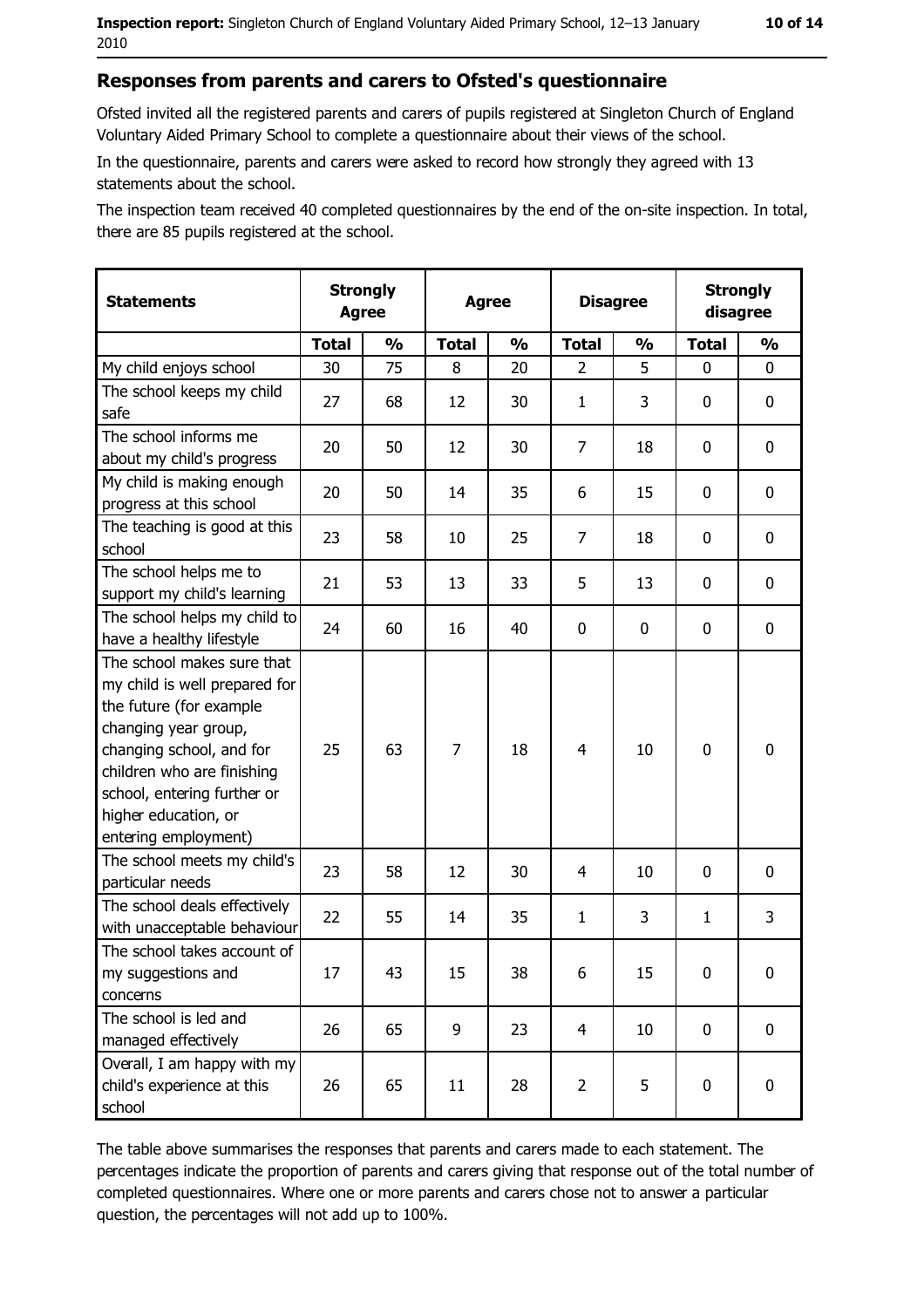# **Glossary**

## What inspection judgements mean

| <b>Grade</b> | <b>Judgement</b> | <b>Description</b>                                                                                                                                                                                                               |
|--------------|------------------|----------------------------------------------------------------------------------------------------------------------------------------------------------------------------------------------------------------------------------|
| Grade 1      | Outstanding      | These features are highly effective. An oustanding<br>school provides exceptionally well for its pupils' needs.                                                                                                                  |
| Grade 2      | Good             | These are very positive features of a school. A school<br>that is good is serving its pupils well.                                                                                                                               |
| Grade 3      | Satisfactory     | These features are of reasonable quality. A satisfactory<br>school is providing adequately for its pupils.                                                                                                                       |
| Grade 4      | Inadequate       | These features are not of an acceptable standard. An<br>inadequate school needs to make significant<br>improvement in order to meet the needs of its pupils.<br>Ofsted inspectors will make further visits until it<br>improves. |

### Overall effectiveness of schools inspected between September 2007 and July 2008

|                       | Overall effectiveness judgement (percentage of<br>schools) |      |                     |                   |  |
|-----------------------|------------------------------------------------------------|------|---------------------|-------------------|--|
| <b>Type of school</b> | <b>Outstanding</b>                                         | Good | <b>Satisfactory</b> | <b>Inadequate</b> |  |
| Nursery schools       | 39                                                         | 58   | 3                   | 0                 |  |
| Primary schools       | 13                                                         | 50   | 33                  | 4                 |  |
| Secondary schools     | 17                                                         | 40   | 34                  | 9                 |  |
| Sixth forms           | 18                                                         | 43   | 37                  | $\overline{2}$    |  |
| Special schools       | 26                                                         | 54   | 18                  | $\overline{2}$    |  |
| Pupil referral units  | 7                                                          | 55   | 30                  | $\overline{7}$    |  |
| All schools           | 15                                                         | 49   | 32                  | 5                 |  |

New school inspection arrangements were introduced on 1 September 2009. This means that inspectors now make some additional judgements that were not made previously.

The data in the table above were reported in The Annual Report of Her Majesty's Chief Inspector of Education, Children's Services and Skills 2007/08.

Percentages are rounded and do not always add exactly to 100. Secondary school figures include those that have sixth forms, and sixth form figures include only the data specifically for sixth form inspection judgements.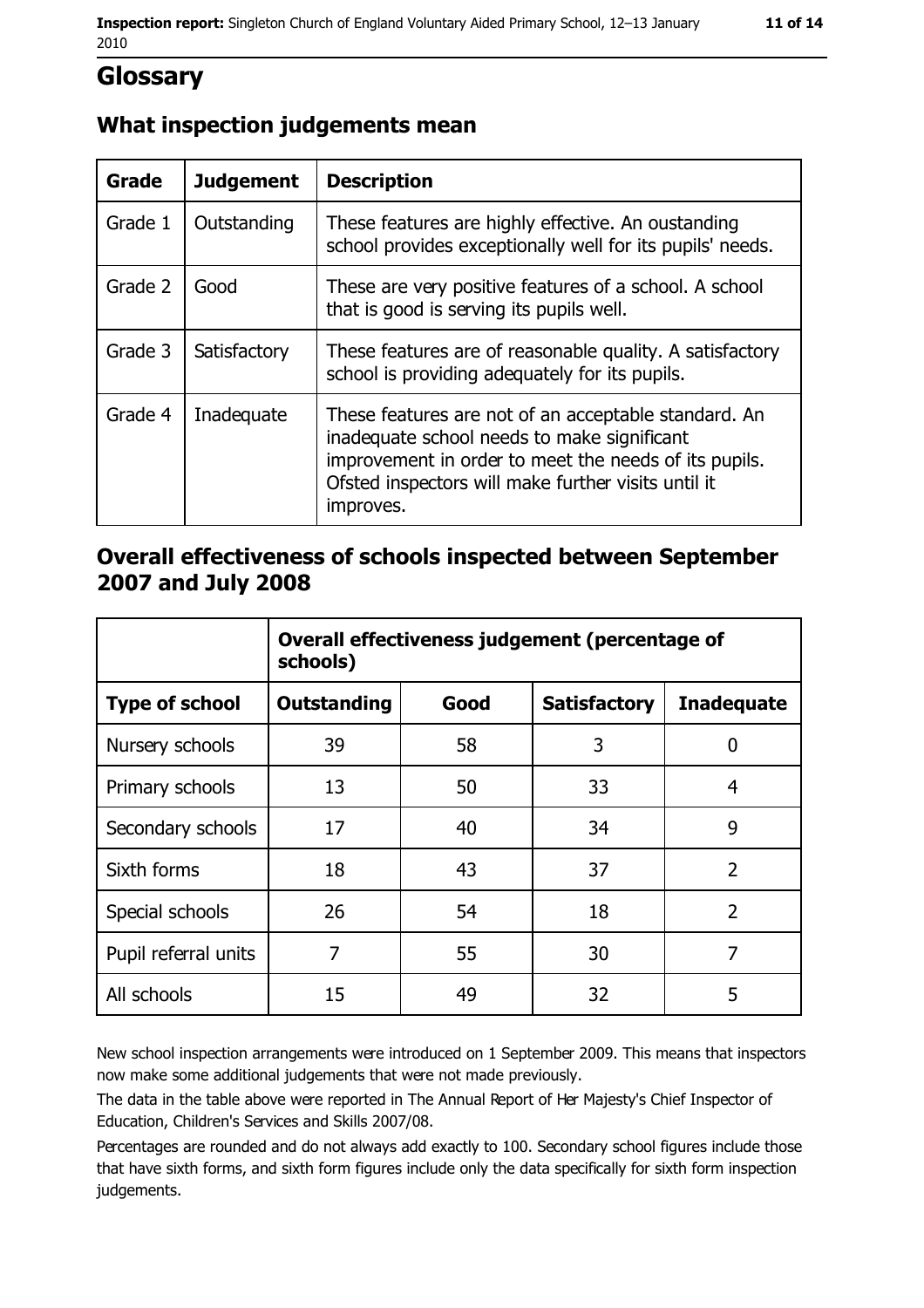# **Common terminology used by inspectors**

| Achievement:               | the progress and success of a pupil in<br>their learning, development or training.                                                                                                                                                                                                                           |
|----------------------------|--------------------------------------------------------------------------------------------------------------------------------------------------------------------------------------------------------------------------------------------------------------------------------------------------------------|
| Attainment:                | the standard of the pupils' work shown by<br>test and examination results and in<br>lessons.                                                                                                                                                                                                                 |
| Capacity to improve:       | the proven ability of the school to<br>continue improving. Inspectors base this<br>judgement on what the school has<br>accomplished so far and on the quality of<br>its systems to maintain improvement.                                                                                                     |
| Leadership and management: | the contribution of all the staff with<br>responsibilities, not just the headteacher,<br>to identifying priorities, directing and<br>motivating staff and running the school.                                                                                                                                |
| Learning:                  | how well pupils acquire knowledge,<br>develop their understanding, learn and<br>practise skills and are developing their<br>competence as learners.                                                                                                                                                          |
| Overall effectiveness:     | inspectors form a judgement on a school's<br>overall effectiveness based on the findings<br>from their inspection of the school. The<br>following judgements, in particular,<br>influence what the overall effectiveness<br>judgement will be.                                                               |
|                            | The school's capacity for sustained<br>improvement.<br>Outcomes for individuals and groups<br>of pupils.<br>The quality of teaching.<br>The extent to which the curriculum<br>meets pupil's needs, including where<br>relevant, through partnerships.<br>The effectiveness of care, guidance<br>and support. |
| Progress:                  | the rate at which pupils are learning in<br>lessons and over longer periods of time. It<br>is often measured by comparing the<br>pupils' attainment at the end of a key<br>stage with their attainment when they<br>started.                                                                                 |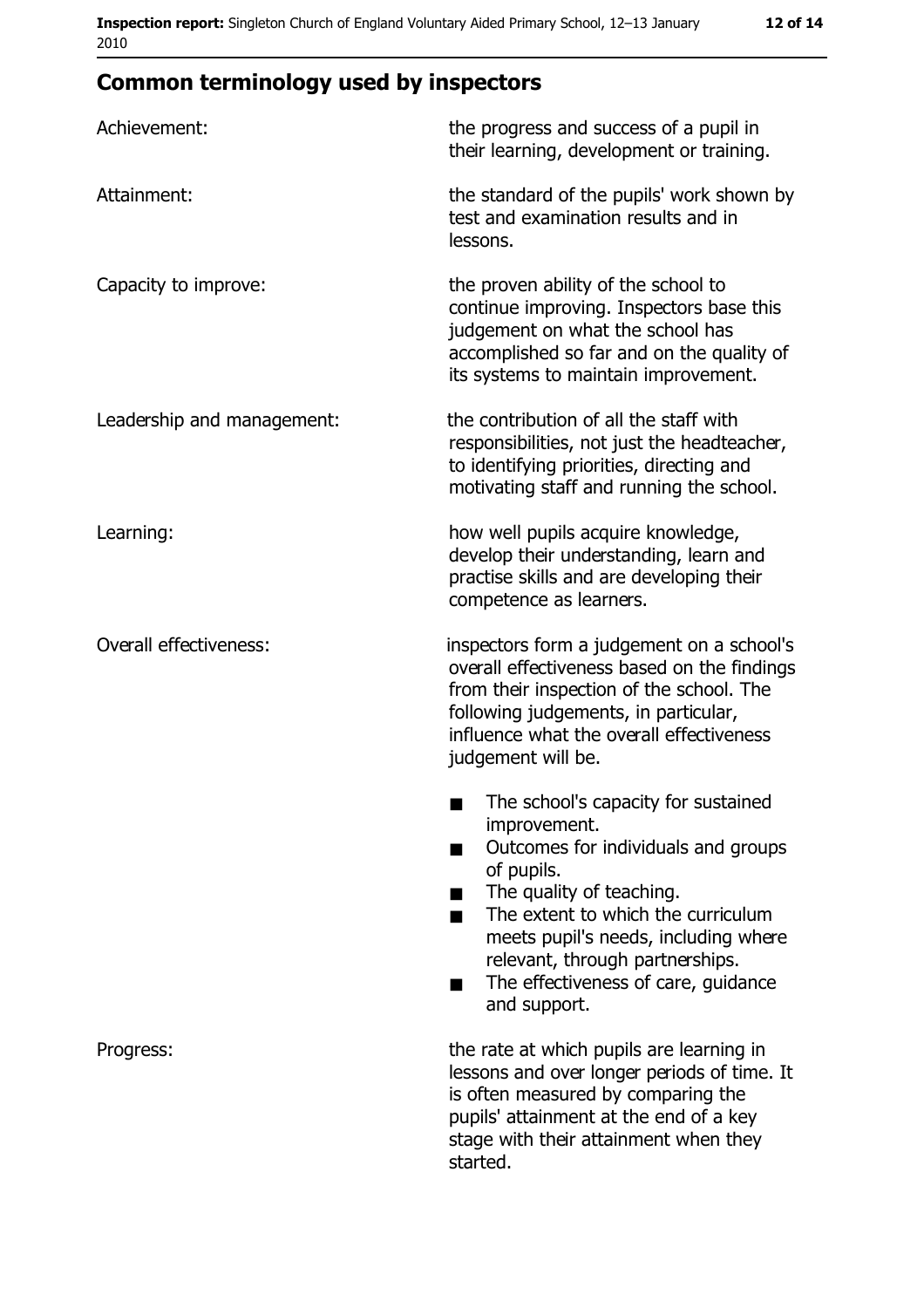#### This letter is provided for the school, parents and carers to share with their children. It describes Ofsted's main findings from the inspection of their school.



Dear Pupils,

Thank you for the welcome you gave to me and the other inspectors. We enjoyed our visit very much. You were really eager to talk to us and tell us how much you like your school and how proud you are of it. This helped us to find out how well your school is doing. We found out that it provides you with a satisfactory education.

Your enjoyment of learning shines through and your school is a happy place. You told us you feel safe there. We were impressed by your excellent behaviour. You try your best in all the things that you do. This is helping you to make satisfactory progress in your learning. You know about the importance of healthy eating and regular exercise. All the adults take good care of you. They all want the best for you. Teachers work hard to find things that interest you and help you to learn. We were impressed by the many visits they organise for you. The Reception class at your school is outstanding because the children learn exceptionally well.

We want the school to improve three things. First, we want to see you achieve more in mathematics – for example, being able to remember more easily important facts like multiplication tables. Secondly, we want teachers to look at how they can improve some lessons so you will learn even more. Finally, we want the school to look at how the Reception class and Years 1 and 2 can work even more closely together.

I hope you will play your part in bringing about these improvements by continuing to do your best. Best wishes for the future.

Yours sincerely,